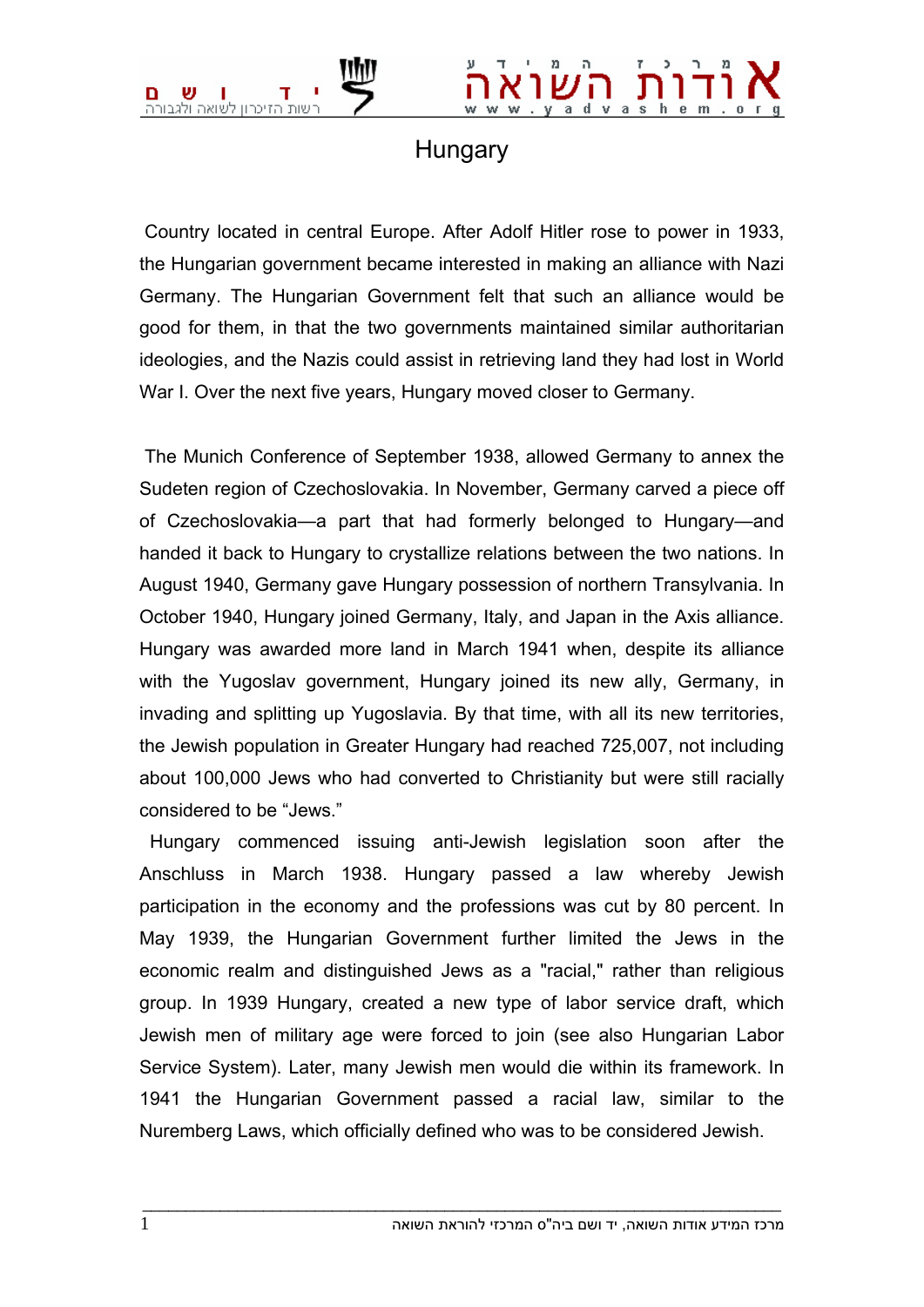## d v a s

 Despite the hardships caused by these anti-Jewish laws, most of the Jews of Hungary lived in relative safety for much of the war. However, one group of Hungarian Jews was subject to tragedy in the summer of 1941. Some 18,000 Jews randomly designated by the Hungarian authorities as "Jewish foreign nationals" were kicked out of their homes and deported to Kamenets-Podolski in the Ukraine, where most were murdered. In early 1942, another 1,000 Jews, in the section of Hungary, newly acquired from Yugoslavia, were murdered. by Hungarian soldiers and police, in their "pursuit of Partisans."

 At the same time as they were passing anti-Jewish laws, the Hungarian authorities were getting more and more entrenched in their alliance with Germany. In June 1941, Hungary decided to join Germany in its' war against the Soviet Union. Finally, in December 1941, Hungary joined the axis in declaring war against the United States, completely cutting itself off from any relationship with the West. However, after Germany's defeat at Stalingrad and other battles in which Hungary lost tens of thousands of its soldiers, the Regent of Hungary, Miklos Horthy, began trying to back out of the alliance with Germany.

 This attempt was not acceptable to Hitler, and in March 1944, German troops invaded Hungary, in order to keep the country loyal by force. Hitler immediately set up a new government that he thought would be faithful, with Dome Sztojay, Hungary's former ambassador to Germany, as prime minister. Accompanying the occupation forces was a Sonderkommando unit headed by Adolf Eichmann, whose job was to begin implementing the "Final Solution" within Hungary. Anti-Jewish decrees were passed in great haste. *Judenraete* were established throughout Hungary, with a central *Judenrat* called the *Zsido Tanacs* established in Budapest under Samu Stern. The Nazis isolated Jewish populations from the outside world by restricting their movement and confiscating their telephones and radios. Jewish communities were forced to wear the Jewish badge for easy identification (see also Badge, Jewish). Jewish property and businesses were seized, and from mid to late April the Jews of Hungary were forced into ghettos. These ghettos were short-lived. After two to six weeks the Jews of each ghetto were put on trains and deported. Between May 15 and July 9, about 430,000 Hungarian Jews were

 $\bot$  , and the set of the set of the set of the set of the set of the set of the set of the set of the set of the set of the set of the set of the set of the set of the set of the set of the set of the set of the set of t